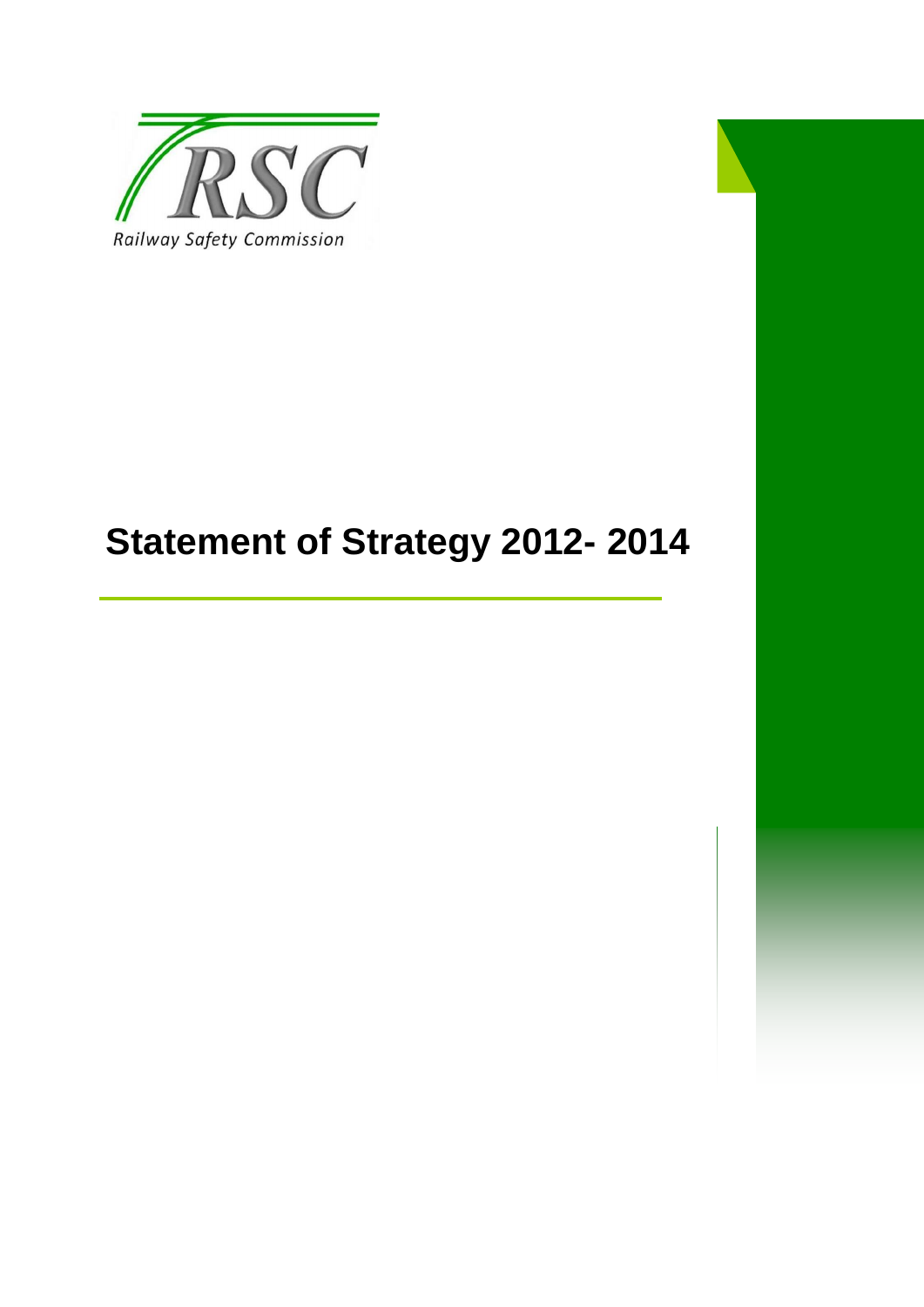# **Contents**

| $\mathbf{1}$ |     |                |  |  |  |  |
|--------------|-----|----------------|--|--|--|--|
| 2            |     |                |  |  |  |  |
|              | 2.1 |                |  |  |  |  |
|              | 2.2 |                |  |  |  |  |
| 3            |     |                |  |  |  |  |
|              | 3.1 |                |  |  |  |  |
|              |     | 3.1.1          |  |  |  |  |
|              |     | 3.1.2          |  |  |  |  |
|              |     | 3.1.3          |  |  |  |  |
|              |     | 3.1.4          |  |  |  |  |
|              | 3.2 |                |  |  |  |  |
|              |     | 3.2.1          |  |  |  |  |
|              |     | 3.2.2          |  |  |  |  |
|              |     | 3.2.3          |  |  |  |  |
|              |     | 3.2.4          |  |  |  |  |
|              | 3.3 |                |  |  |  |  |
|              |     | 3.3.1          |  |  |  |  |
|              |     | 3.3.2          |  |  |  |  |
|              |     | 3.3.3          |  |  |  |  |
|              |     | 3.3.4          |  |  |  |  |
|              | 3.4 |                |  |  |  |  |
|              |     | 3.4.1          |  |  |  |  |
|              |     | 3.4.2          |  |  |  |  |
|              |     | 3.4.3          |  |  |  |  |
|              | 3.5 |                |  |  |  |  |
|              |     | 3.5.1<br>3.5.2 |  |  |  |  |
|              |     |                |  |  |  |  |
|              |     | 3.5.3          |  |  |  |  |
| 4            |     |                |  |  |  |  |
| 5            |     |                |  |  |  |  |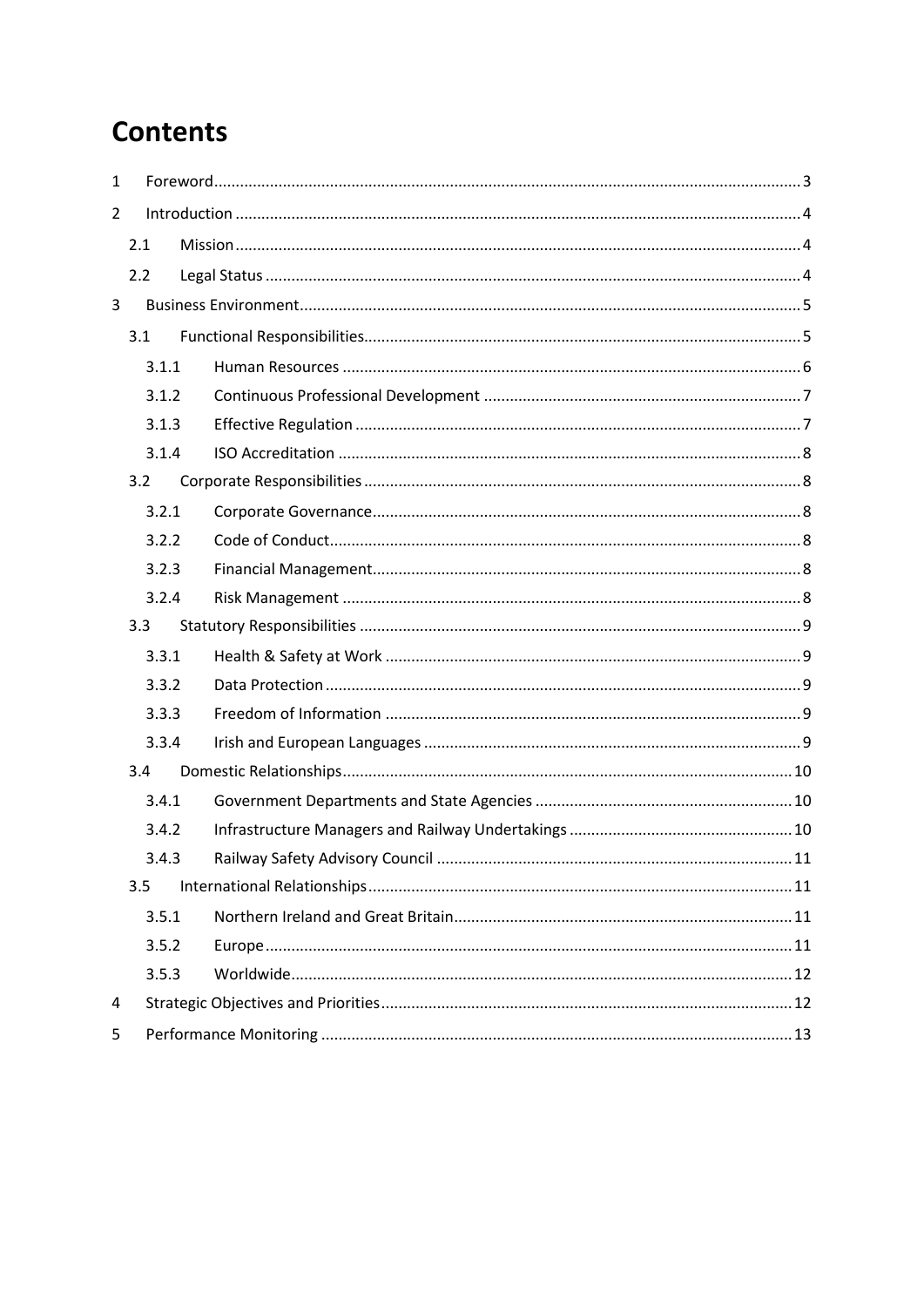# <span id="page-2-0"></span>**1 Foreword**

On behalf of the Railway Safety Commission, I am pleased to present this third Statement of Strategy of the Railway Safety Commission, which covers the period 2012 to 2014. In undertaking its duties the Commission will be guided by this Statement of Strategy

The Commission is responsible for oversight of the safety those railways that provide passenger and freight services or otherwise interface with the public. Regulation is performed in conformity with the requirements of Directive 2004/49/EC and the Railway Safety Act 2005 (as amended).

Safety authorisation for Iarnród Éireann's infrastructure manager activities and safety certification as a railway undertaking was granted in conformity with European requirements in January 2011. Both Translink (Northern Ireland Railways) and the Railway Preservation Society of Ireland (RPSI) have also been awarded safety certification to operate over the Iarnród Éireann infrastructure.

The Railway Safety Commission engages pro-actively with all railway sector participants to ensure that they meet their statutory obligations as duty holders with regard to safety of the travelling public, employees, and those who otherwise work on the railway.

It is recognised that Government policies are shaped by the fiscal circumstance that pertain, and the Commission will respond to any challenges that emerge whilst at the same time ensuring that regulatory oversight of railway safety is not compromised.

The Railway Safety Commission is committed to a continuing delivery on its mission "**To advance the safety of railways in Ireland through diligent supervision and enforcement**."

**Gerald Beesley** Railway Safety Commissioner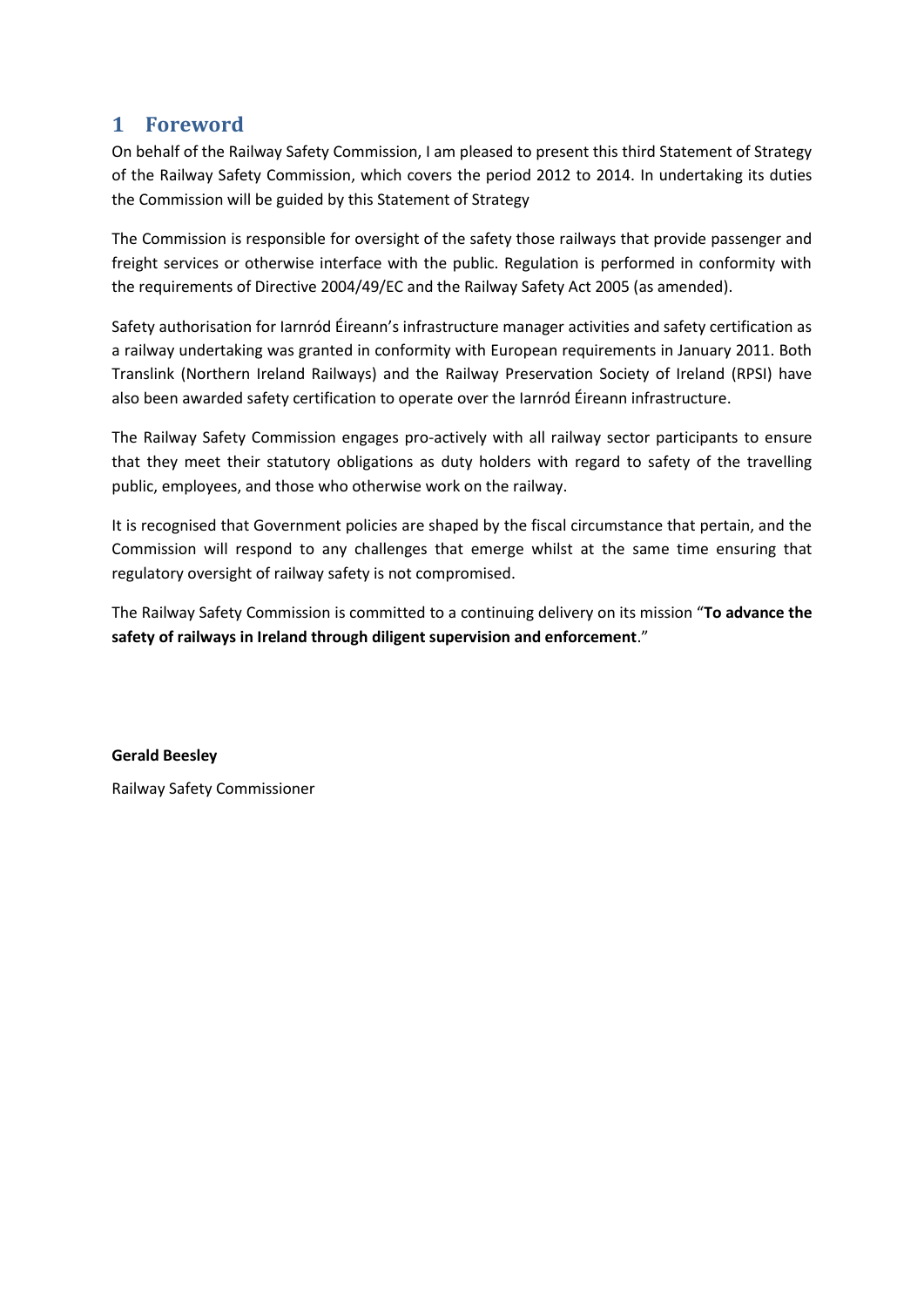# <span id="page-3-0"></span>**2 Introduction**

This document is the triennial Statement of Strategy of the Railway Safety Commission (RSC) for the years 2012 to 2014. Its purpose is to present management, staff, stakeholders, and the public with a clear understanding of the strategic direction that the RSC is adopting to meet its statutory duties and achieve its business objectives. The activities of the Railway Accident Investigation Unit (RAIU) are not covered by this document, as it is planned that the RAIU will be legally separated from the RSC as soon as possible in order to comply with EU requirements.

### <span id="page-3-1"></span>**2.1 Mission**

A business review conducted in late 2010 resulted in the RSC adopting a new Mission Statement:-

#### *To advance the safety of railways in Ireland through diligent supervision and enforcement*

#### **Our Policy is:**

 To engage with all railway sector participants in an informed, professional and business-like manner.

#### **Our Objective is:**

 To ensure that railway activities throughout the State are conducted with primary regard to safety.

#### <span id="page-3-2"></span>**2.2 Legal Status**

The Railway Safety Commission (RSC) is a statutory body that was established on 1st January 2006 in accordance with the provisions of the Railway Safety Act, 2005 (RSA). In the context of European Directive 2004/49/EC (Railway Safety Directive – RSD), the RSC is the National Safety Authority for the railway sector in the Republic of Ireland. It is the independent regulatory agency charged with oversight of the safety of all railway activities in the State.

The RSC is independent in its organisation, legal structure, and decision-making from any Railway Undertaking, Infrastructure Manager, and railway procurement entity. Furthermore, the tasks with which it is entrusted may not be transferred or sub-contracted to any Infrastructure Manager, Railway Undertaking or railway procurement entity. These tasks include:

- a) authorising the bringing into service of structural subsystems and checking that they are operated and maintained in accordance with the relevant essential requirements;
- b) supervising that the interoperability constituents are in compliance with the essential requirements;
- c) authorising the placing in service of new and substantially altered rolling stock;
- d) the issue, renewal, amendment and revocation of relevant parts of Safety Certificates and of Safety Authorisations granted in accordance with Articles 10 and 11 of the RSD and checking that conditions and requirements laid down in them are met, and that Infrastructure Managers and Railway Undertakings operate under the requirements of Community and national law;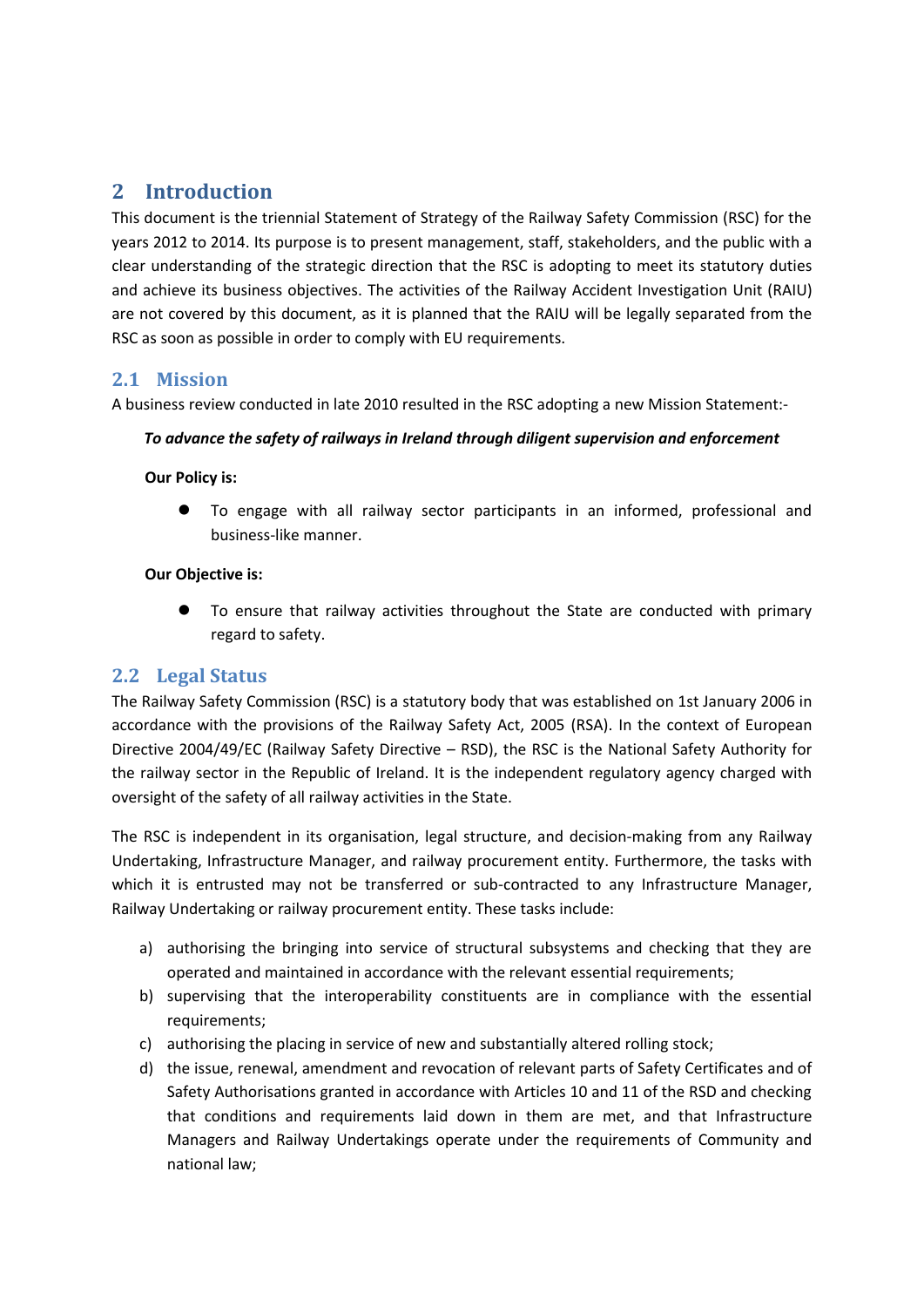- e) monitoring, promoting, and, where appropriate, enforcing and developing the safety regulatory framework, including the system of national safety rules; and
- f) supervising that rolling stock is duly registered and that safety-related information in the national register is accurate and kept up-to-date.

In accordance with the requirements of the Railway Safety Directive, the RSC is free to carry out all inspections and investigations that are needed for accomplishment of its tasks and is granted access to all relevant documents and to premises, installations and equipment of Infrastructure Managers and Railway Undertakings. These measures are given legal force by the powers of enforcement conferred by Section 76 of the Railway Safety Act, 2005.

# <span id="page-4-0"></span>**3 Business Environment**

This section describes the functional, corporate, and statutory responsibilities that shape the RSC's strategic direction. It also outlines those domestic and international relationships that determine the scope of activities that the RSC must be capable of handling in order to fully deliver on its regulatory duty to supervise railway safety in Ireland.

Railway safety, particularly when it involves the transport of passengers, is a public interest issue, and it is therefore not only a political imperative to establish the necessary legislative framework, but also to ensure that capacity for adequate regulatory oversight is not impaired by other priorities.

The objective of the RSC's human resource strategy is to build and maintain a corporate capability for the regulation of railway safety. This strategy is designed to ensure that a cadre of professional staff, with railway-specific technical knowledge and experience, is available to meet the business needs of the organisation.

# <span id="page-4-1"></span>**3.1 Functional Responsibilities**

As the independent regulatory agency charged with oversight of the safety of all railway activities in the State, the RSC is required to ensure that each railway organisation operating within the State understands and effectively manages the risk to safety associated with its activities. This is achieved in three key process areas, viz.:

**Conformity Assessment** - Assessing Safety Management Systems (SMS) to ensure that they conform to all requirements prior to awarding safety authorisation or safety certificates, and assessment of new or substantially altered railway infrastructure and rolling stock to ensure safety compliance prior to placing in service;

**Compliance Supervision & Enforcement** – Auditing compliance with the procedures and standards prescribed in each approved SMS, and inspection of railway assets to assess compliance with fitness for purpose criteria. Compliance with safety recommendations is assured through the monitoring of implementation plans and by taking enforcement proceedings where necessary; and

**European & Legislative Harmonisation** – Supporting the harmonisation of legislation with European Directives and Regulations, and ensuring that the consequent implementation of related technical and procedural measures conforms to mandatory European requirements.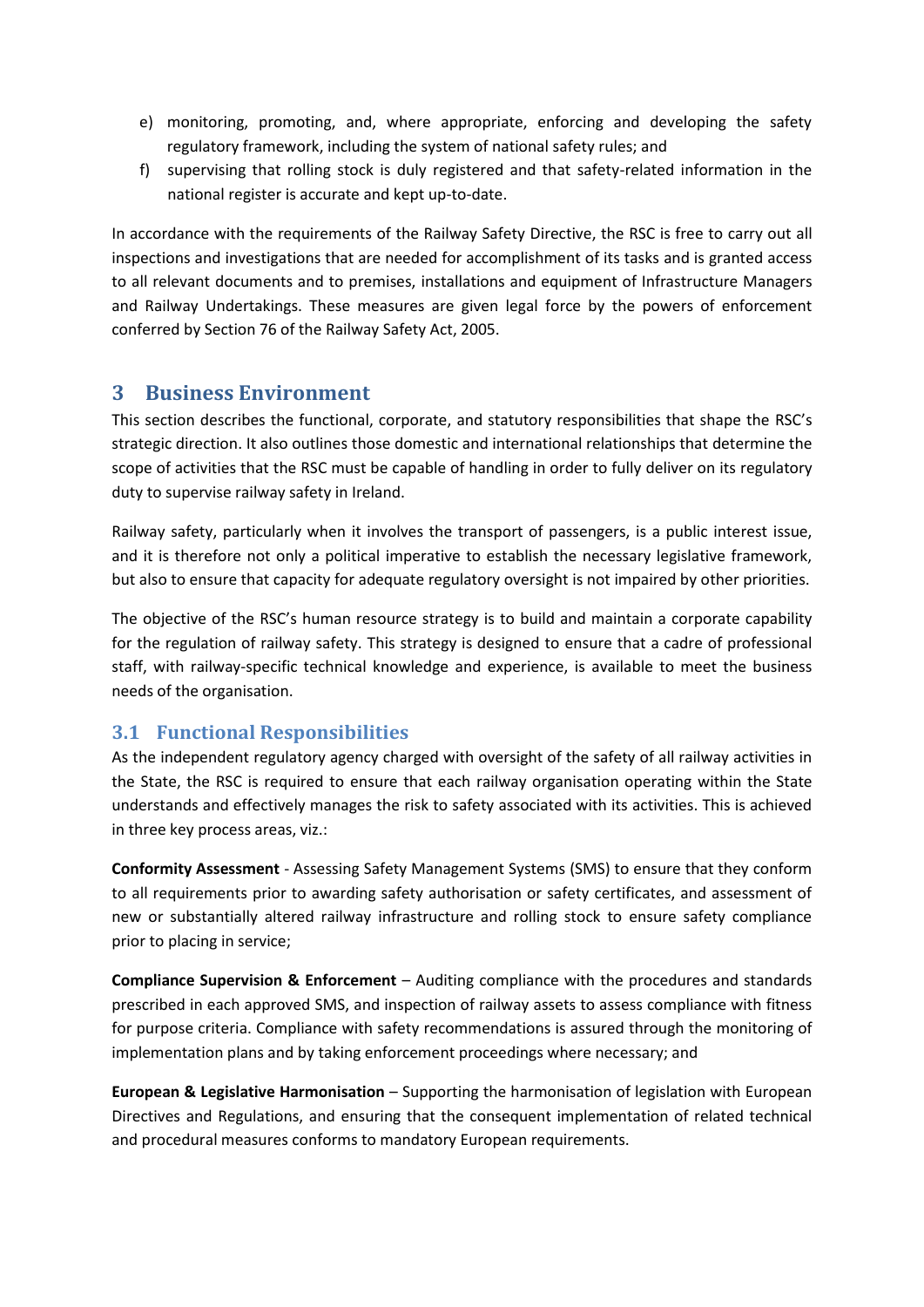EU Common Safety Methods (CSMs) dictate the precise manner in which Infrastructure Managers and Railway Undertakings are to be supervised to ensure that they implement and adhere to their respective approved SMS. Similarly, processes for authorising the bringing into service of structural subsystems and the placing in service of new and substantially altered rolling stock are laid down in CSMs, as are the requirements for ensuring conformity of SMSs.

#### <span id="page-5-0"></span>**3.1.1 Human Resources**

In order to deliver on its functional obligations outlined in 3.1.1, above, the RSC has identified the organisational structure and staff level required, which is illustrated in the following diagram



**NOTE:** *Although the RAIU is currently within the RSC corporate structure and shares administrative resources, it has functional independence for the investigation of railway accidents and serious incidents. It is planned that the RAIU will be legally separated from the RSC as soon as possible in order to comply with EU requirements.*

Under the current Employment Control Framework (ECF) the approved level of staffing provides for only seven technical posts in the RSC once the RAIU and administrative requirements are deducted; the Commissioner plus six inspectors – a shortfall of three. Furthermore, under the current embargo on public sector recruitment it has not been possible to fill two of the permanent positions to bring the number of specialist technical human resources up to the approved staffing level under the ECF.

As this staff shortfall presents a very significant risk to the RSC's ability to carry out its functions and deliver on its regulatory duty, the RSC resorted to the engagement of consultant specialists under framework arrangements as a short-term, but immediate remedial measure. However, such contract arrangements are less than satisfactory in that their administration demands management resource, and they do not satisfy the fundamental need to develop and retain knowledge within the RSC.

To overcome this deficiency, and to provide for the longer-term mitigation of the risk, a strategy of bespoke human resource development has been adopted. The RSC has entered into an agreement with Engineers Ireland whereby two recently graduated engineers have been placed with the RSC on a four-year training programme aimed at developing them to Chartered Engineer status. Steps to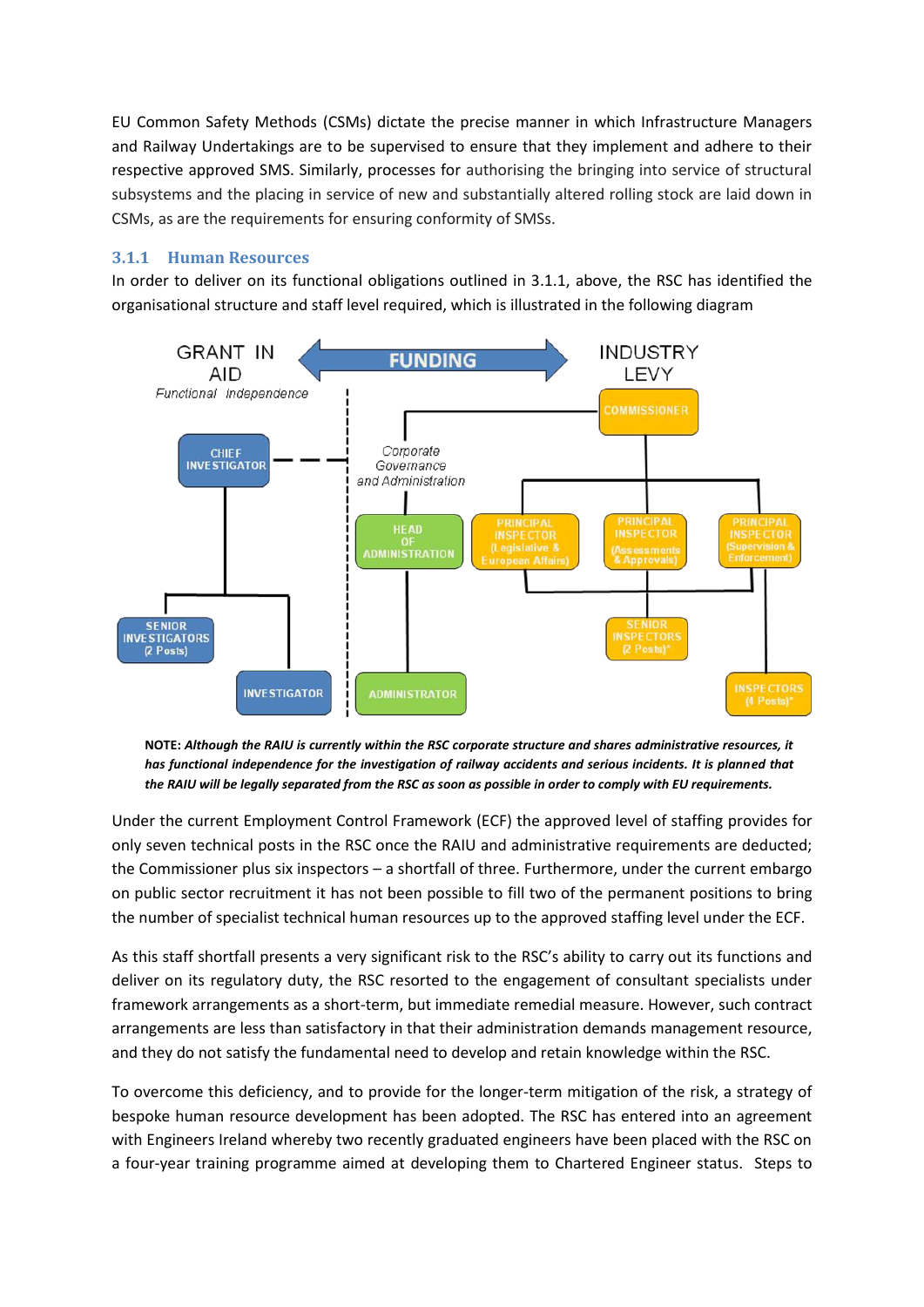further reduce dependency on external resources will be implemented during 2012 with a view to ensuring that adequate railway-specific technical knowledge and experience is available to meet the business needs of the organisation by the end of 2014.

#### <span id="page-6-0"></span>**3.1.2 Continuous Professional Development**

Regulation of railway safety can only be effectively carried out by technical specialists - professional railway engineers with appropriate experience in the sector. In particular, it is necessary for the RSC to have in-house expertise in the areas of track and structures, traction and rolling stock, railway signalling, and train working.

Technical specialists with a very broad knowledge of the railway industry are required - narrowly focussed experts are not be suitable. In the past, recruitment of experienced railway engineers with such qualities has proven quite problematic for the RSC. To avoid this difficulty a bespoke graduate development programme has been designed in collaboration with Engineers Ireland as a key component of the RSC human resource strategy.

The RSC development programme is designed to equip graduate engineers with the necessary skills, ability, knowledge, and experience to satisfy the railway safety inspector competency requirements. The RSC continuous professional development (CPD) policy provides for career progression within the organisation, and is based on the levels of qualification and experience expected for each grade of railway safety Inspector, as outlined in the following competency matrix.

| <b>Position</b>     | <b>Qualifications</b>                                                                                                                                      | Knowledge & Industry Experience                                                                                                                                                    |
|---------------------|------------------------------------------------------------------------------------------------------------------------------------------------------------|------------------------------------------------------------------------------------------------------------------------------------------------------------------------------------|
| Commissioner        | Level 8 qualification in a relevant<br>engineering discipline; Chartered<br>Engineer, and Fellow of at least one<br>professional engineering institution.  | A comprehensive understanding of railway<br>engineering and train working principles,<br>and 20+ years railway experience of which<br>at least 10 is at a senior management level. |
| Principal Inspector | Level 8 qualification in a relevant<br>engineering discipline; Chartered<br>Engineer, and Member of at least one<br>professional engineering institution.  | Broad understanding of railway engineering<br>and train working principles, and 12 years<br>railway experience including 4 years in a<br>junior management role.                   |
| Senior Inspector    | Level 8 qualification in a relevant<br>engineering discipline, Chartered<br>Engineer, and Member of at least one<br>professional engineering institution.  | An in-depth knowledge of the application of<br>railway engineering and train working<br>principles and 8 years railway experience.                                                 |
| Inspector           | Level 8 qualification in a relevant<br>engineering discipline, and Associate<br>/ Graduate Member of at least one<br>professional engineering institution. | A good all round knowledge of railway<br>engineering and train working principles,<br>and at least 4 years railway experience.                                                     |

#### **Table 1 - Competency Matrix**

#### <span id="page-6-1"></span>**3.1.3 Effective Regulation**

Events in recent years have demonstrated that 'light touch' regulation is an inadequate approach for many sectors of the national economy, and this is equally true when it comes to railway safety. Since late 2010 the RSC has embraced a 'right touch' philosophy in the regulation of railway safety. This strategy involves a 'hands on' approach that focuses on a railway organisation's adherence to the standards, methods, competencies, and controls that are prescribed in its Safety Management System (SMS).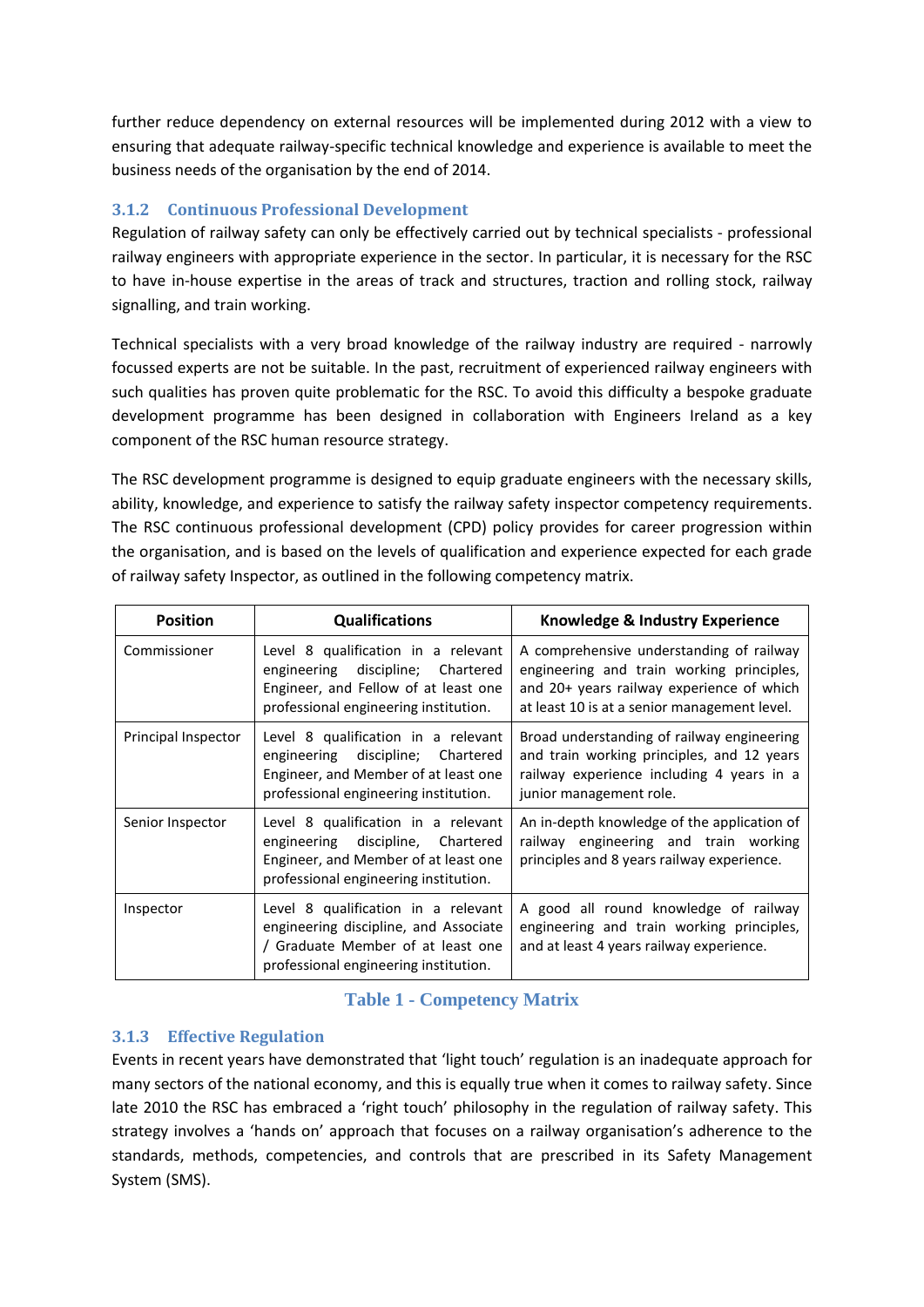This is a far more rigorous process than heretofore, as the SMS regime is designed to ensure that the risk of a chain of unanticipated errors and misunderstood events, which could lead to a catastrophic event, can be prevented at the earliest opportunity.

#### <span id="page-7-0"></span>**3.1.4 ISO Accreditation**

The RSC has adopted a strategy of achieving ISO 17020 accreditation to guarantee a consistent method of inspection throughout the organisation. This standard requires documentation of all processes from the highest to the lowest level. The documentation process is described in the Quality Manual, which also defines the methods of carrying out work and gives repeatable direction to all official RSC activities. ISO accreditation will ensure that standardisation and consistency of RSC processes and procedures are guaranteed through internal quality monitoring and audit combined with external review by the national accreditation body.

# <span id="page-7-1"></span>**3.2 Corporate Responsibilities**

The RSC aims to be informed, innovative, efficient and cost-effective. A flat reporting structure promotes and facilitates the free-flow of information and ideas, encouraging consultation and creative thinking. Not only does this enable the RSC to meet the requirements of the work programme set out in its business plan, but it also provides the flexibility needed to respond effectively to immediate and unforeseen work demands.

#### <span id="page-7-2"></span>**3.2.1 Corporate Governance**

RSC corporate governance policy is guided by the Code of Practice for the Governance of State Bodies, as published by the Department of Finance. This ensures that the systems and procedures by which the organisation is directed and controlled are in accordance with good practice.

#### <span id="page-7-3"></span>**3.2.2 Code of Conduct**

The RSC has in operation a Code of Business Conduct, which includes employee's duty, avoidance of conflict of interest, limits on external activities, rules regarding the acceptance of gifts, etc. This Code of Conduct applies to the Commissioner and employees of the RSC. In addition, all professional engineering staff are expected to abide by the Institution of Engineers of Ireland Code of Ethics.

#### <span id="page-7-4"></span>**3.2.3 Financial Management**

Under both EU and national legislation, the RSC is charged with delivering regulatory services in an open and transparent manner. The RSC is committed to maintaining appropriate and effective financial management controls. RSC annual accounts are subject to internal audit by independent auditors and also to an external audit by the Comptroller & Auditor General.

RSC revenue is a combination of Grant-in-Aid from the Department of Transport, Tourism & Sport, and a levy that is imposed on railway sector participants by means of a Statutory Instrument that is published on an annual basis. The greater part of the Grant-in-Aid is used to fund the activities of the RAIU, but the regulatory activities of the RSC are financed through the industry levy.

#### <span id="page-7-5"></span>**3.2.4 Risk Management**

The RSC *Procedure for Management of Business Risk* ensures that foreseeable risks to the business are identified, assessed, and that the level of risk is controlled to a tolerable level by effective measures that cannot be bettered without incurring disproportionate expenditure. The RSC risk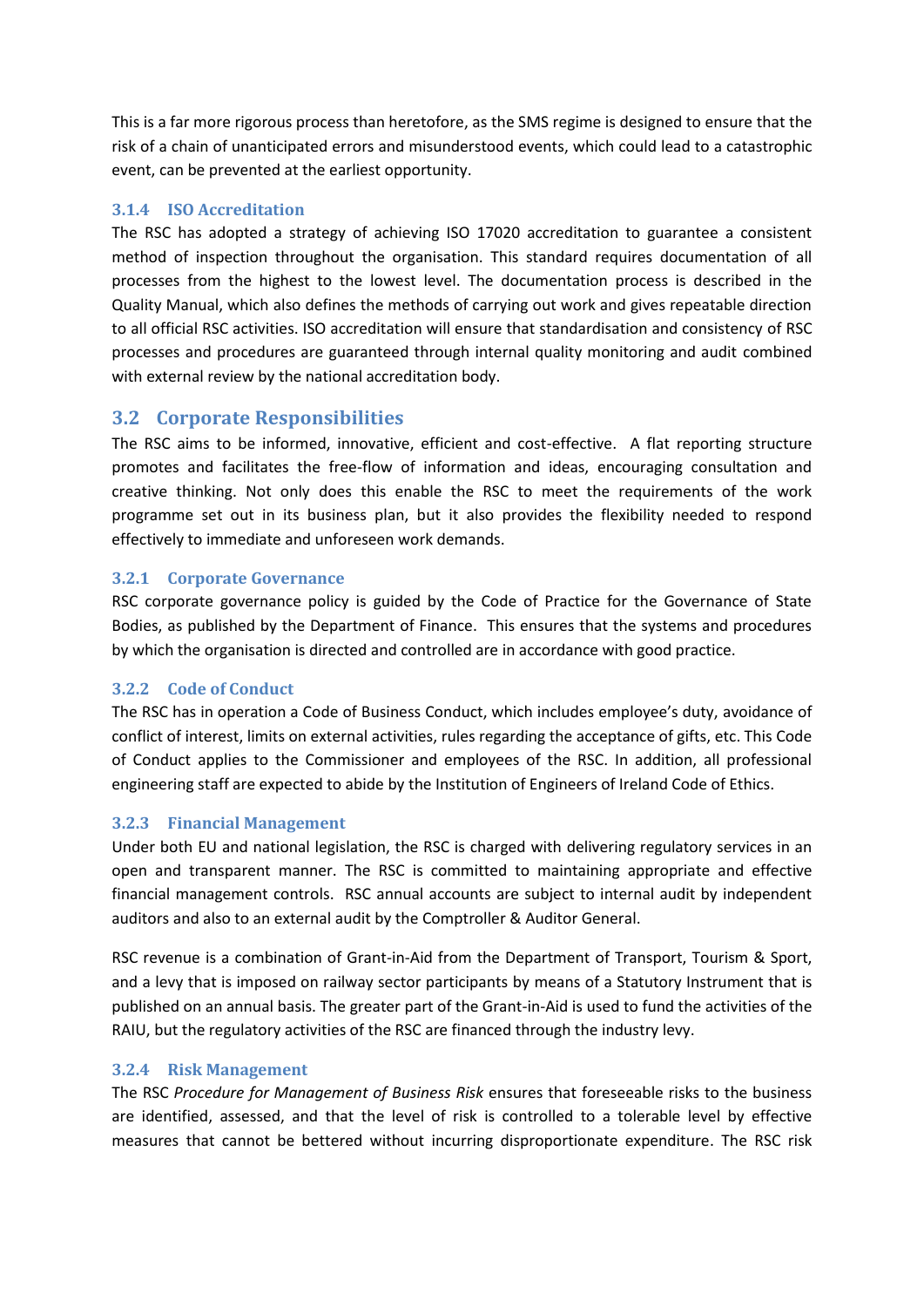register is a 'live' document that is subject to formal review on an annual basis, so as to ensure that risks identified are not exceeding the specified upper boundary criteria for exposure.

The most serious risk identified is that posed by inadequate specialist technical resources, for which mitigation measure have been put in place, as per the strategy described in sub-sections 3.1.1 and 3.1.2, above.

# <span id="page-8-0"></span>**3.3 Statutory Responsibilities**

#### <span id="page-8-1"></span>**3.3.1 Health & Safety at Work**

The RSC is bound by the Safety, Health & Welfare at Work Act, 2005, and Safety, Health & Welfare at Work (General Application) Regulations, 2007. Workplace risk is continually monitored and the RSC Safety Statement is regularly updated accordingly. Where training needs are identified, the RSC arranges provision of the same to ensure compliance with best practice.

Specific to the rail industry, RSC personnel have been trained in the procedures for Personal Track Safety and certification is always maintained in date. Where necessary, the requirements for Safe Pass certification have also been met.

#### <span id="page-8-2"></span>**3.3.2 Data Protection**

As a data controller, the RSC is fully committed to comply with the Data Protection Act 1988 (as amended). The EU Driver Licensing Regulations involve the maintenance of personal data, and the RSC also holds private information on persons who have been interviewed during audits carried out in relation to Safety Management System compliance.

#### <span id="page-8-3"></span>**3.3.3 Freedom of Information**

The Freedom of Information Act, 1997 (as amended) asserts the rights of members of the public to obtain access to official information to the greatest extent possible, consistent with public interest and the right to privacy of individuals.

In regard to its role under the Railway Safety Act 2005 the RSC, as a law enforcement agency, may take evidence under oath in the pursuit of a prosecution. The RSC shall ensure that any responses to information requests do not inhibit law enforcement or introduce any risk to due process.

During the exercise of its functions the RSC inevitably becomes aware of a considerable amount of business information pertaining to the sector participants. In accordance with the provisions of the RSA, the RSC will always endeavour to ensure that responses to information requests do not disclose commercially sensitive data, particularly where it relates to competitive rail market participants.

#### <span id="page-8-4"></span>**3.3.4 Irish and European Languages**

The RSC complies with the relevant parts of the Official Languages Act 2003, and official publications such as Annual Reports and Statements of Strategy are produced in both Irish and English. The Irish language capability of the RSC will be maintained so that queries can be responded to in either Irish or English.

As the European Commission (and by extension, the European Railway Agency) employs English, French and German as procedural languages, the RSC encourages the development of linguistic diversity to facilitate communication with the national safety authorities of the EU Member States.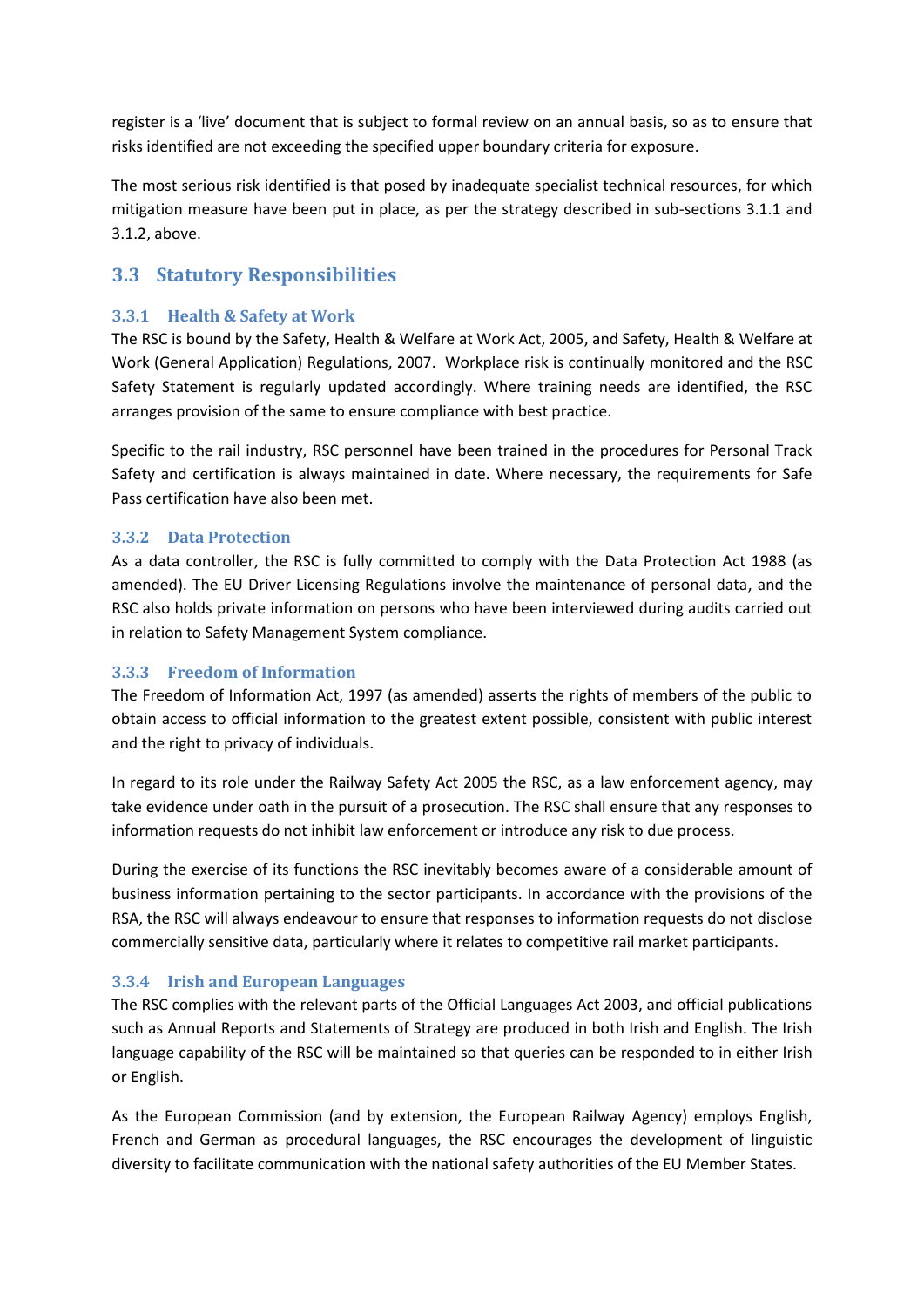# <span id="page-9-0"></span>**3.4 Domestic Relationships**

Working relationships exists with domestic stakeholders comprising Government departments; State agencies; railway Infrastructure Managers; Railway Undertakings; the travelling public; and those whose activities can otherwise affect railway safety.

#### <span id="page-9-1"></span>**3.4.1 Government Departments and State Agencies**

Although the RSC operates an independent regulatory body, a practical working relationship must be maintained with the Department of Transport, Tourism and Sport. This is important in the context of harmonisation of legislation with emerging European requirements and the technical application of the same to the railway sector in Ireland. There is also on-going engagement with the Department in regard to progress with deliverables under the *Railway Safety Programme*.

While the RSC has primary responsibility for the enforcement of the Railway Safety Act 2005, it is appropriate for to liaise with other State agencies and law enforcement agencies in carrying out this duty. In this regard the RSC has established a memorandum of understanding with the Health & Safety Authority. We also co-operate with:

- Road Safety Authority
- An Garda Siochána
- **Emergency Services**
- The Coroner Service

#### *Road-Rail Interfaces*

The Road Rail Safety Working Group (RRSWG) is chaired by the RSC, and representation includes the Department of Transport Tourism & Sport, railway undertakings, road authorities, road hauliers and the Gardaí. In addition to meeting annually the group will continue to host awareness meetings around the country to communicate with engineers and managers from the local authorities regarding road rail interfaces, and to discuss particular areas of concern at the locations visited.

In 2012 the RSC published a study into the suitability of user-worked level crossings on public roads, a risk area that continues to be of concern. The RSC will continue to encourage investment in this area under the *Railway Safety Programme* and through other relevant channels.

#### <span id="page-9-2"></span>**3.4.2 Infrastructure Managers and Railway Undertakings**

There is only one railway Infrastructure Manager in the State – Iarnród Éireann – which has been granted a Safety Authorisation in accordance with the requirements of the RSD.

At present, there are three Railway Undertakings that have been issued with Safety Certificates in compliance with Regulation EC 653/2007 and the RSD to permit operation on the Iarnród Éireann network:

- larnród Éireann (IE), which operates Inter-city; regional and commuter services, including the DART electrified commuter service in the greater Dublin area;
- Northern Ireland Railways (NIR), which operates the Enterprise service between Dublin and Belfast jointly with Iarnród Éireann; and
- Railway Preservation Society of Ireland (RPSI), which operates occasional steam and diesel hauled heritage trains.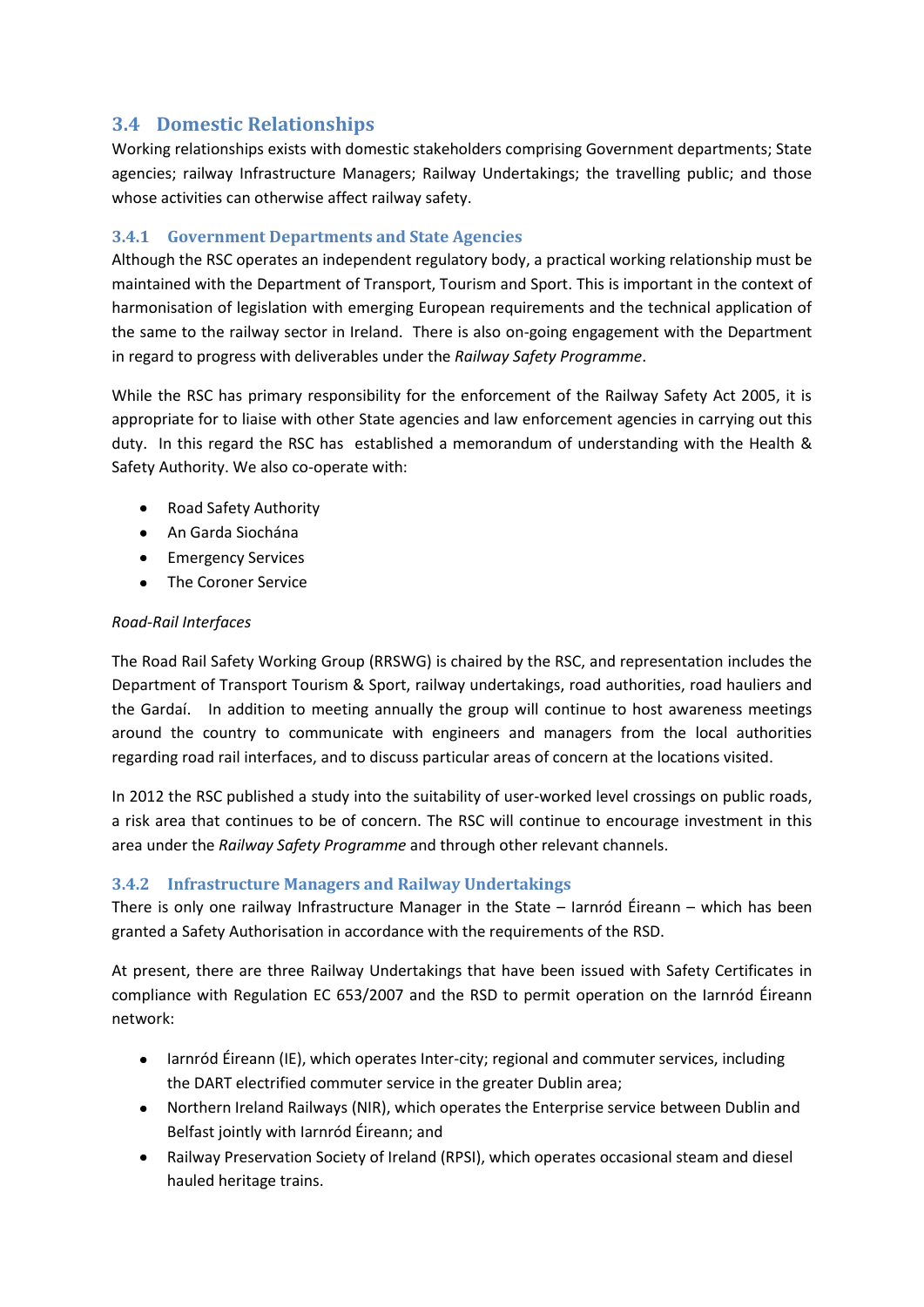The LUAS Light Rail network in Dublin is also subject to regulatory oversight by the RSC. In addition, there are eight narrow-gauge heritage railways operating on their own self-contained infrastructure. The safety certification process for these railways is based on safety case approval as defined in the RSA. The RSC has adopted a strategy to extend the application of safety management principles, as described in the RSD, to both the LUAS and heritage sub-sectors. The heritage lines that will be covered are:

- Cavan & Leitrim Railway, Dromod, Co. Leitrim
- $\bullet$ Difflin Lake Railway, Raphoe, Co. Donegal
- Fintown Railway, Fintown, Co. Donegal
- Irish Steam Preservation Society, Stradbally, Co. Laois  $\bullet$
- Lartigue Monorailway, Listowel, Co. Kerry
- Tralee & Blennerville Railway, Tralee, Co. Kerry
- Waterford & Suir Valley Railway, Kilmeadan, Co. Waterford
- West Clare Railway, Moyasta, Co. Clare

The RSC also supervises the safety of industrial railway interfaces with public roadways. Currently there is only one organisation that meets this criteria; Bord na Móna which operates an extensive network of narrow-gauge railways across the boglands.

#### <span id="page-10-0"></span>**3.4.3 Railway Safety Advisory Council**

The Railway Safety Advisory Council was established under the terms of the RSA to provide a forum for the various stakeholder organisations. It is independent of the RSC and may present the Minister for Transport Tourism & Sport or the RSC with recommendations in regard to railway safety matters. The RSC is strongly committed to supporting this body and appreciates the independent perspective that it brings to railway safety matters.

# <span id="page-10-1"></span>**3.5 International Relationships**

#### <span id="page-10-2"></span>**3.5.1 Northern Ireland and Great Britain**

The RSC maintains liaison with the relevant authorities involved with the railway safety regulatory process in Northern Ireland and Great Britain. In relation to the cross-border rail services, the RSC is committed to work closely with the Department of Transport, Tourism & Sport and the Department of Regional Development in Northern Ireland. Although the networks North and South are very similar, there are differences in legislation, practices, specifications, equipment and infrastructure that have to be considered in promoting rail interoperability between the two jurisdictions.

In line with regional co-operation strategies, the RSC is committed to participation at various fora in relation to the cross-border railway operations. Depending on the subject matter under discussion, participants may include representatives from the Department of Transport, Tourism & Sport, the Department of Regional Development in Northern Ireland, the Department for Transport (U.K.), the Office of the Rail Regulator (the independent safety and economic regulator for Britain's railways); Iarnród Éireann and Translink (Northern Ireland Railways).

#### <span id="page-10-3"></span>**3.5.2 Europe**

Within the context of the European Union (EU) the RSC engages with the European Railway Agency and the national safety authorities of other Member States in the development and implementation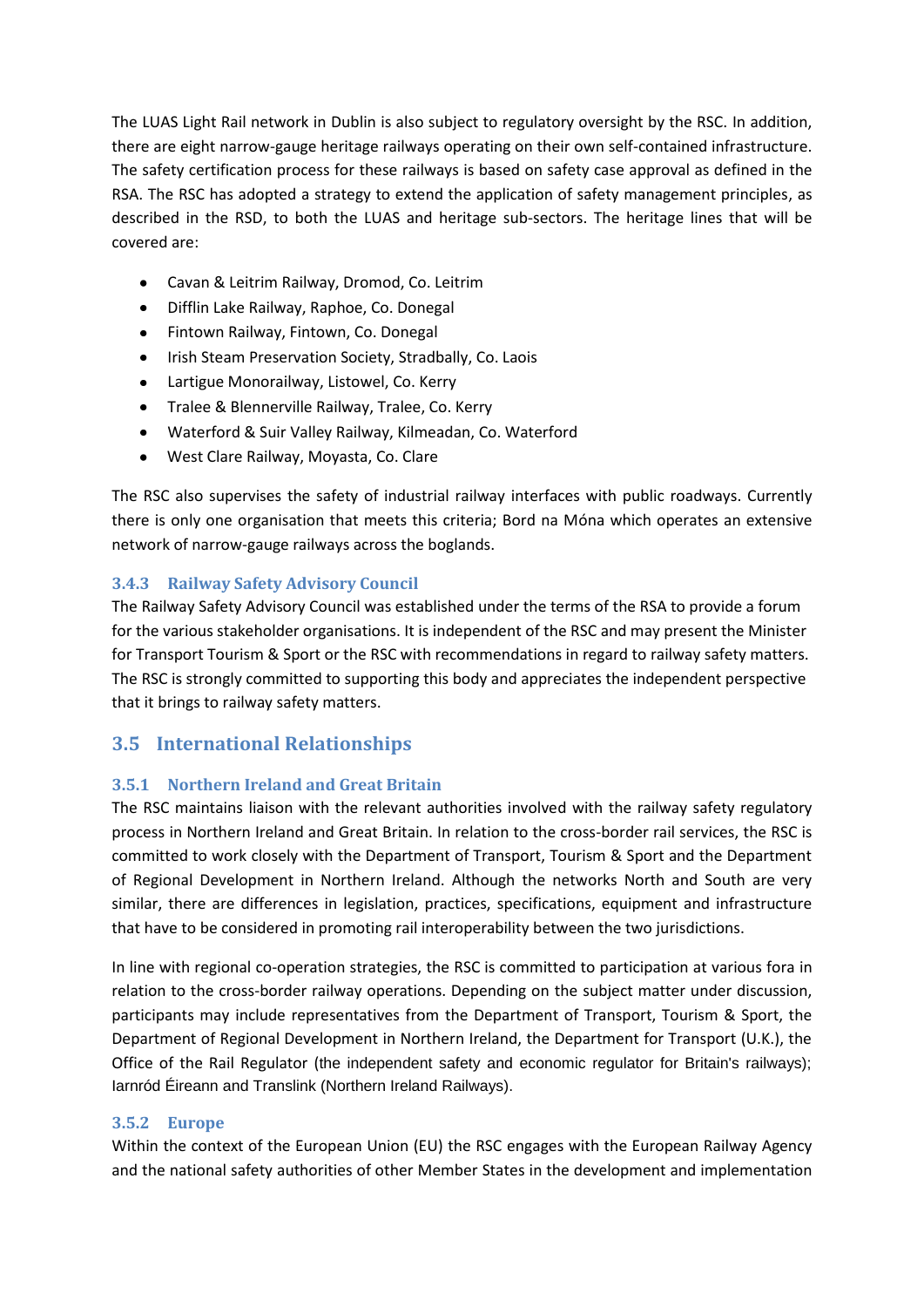of a harmonised approach to the regulation of railways. The regulatory framework is governed by EU Directives on safety, interoperability, licensing of train drivers, and certification of entities in charge of maintenance, which are aimed at promoting efficiency and market competition and facilitating the mobility of labour.

The RSC is also a member of the International Liaison Group of Government Railway Inspectors (ILGGRI) and actively participates in the exchange of information and views at meetings of this pan-European group. In association with the Department for Transport, Tourism & Sport the RSC attends and participates in meetings of the Railway Interoperability and Safety Committee of the European Commission.

Continued participation in the development and implementation of the European railway regulatory framework is a key component of RSC strategy, and closer co-operation with European counterparts is an on-going objective.

#### <span id="page-11-0"></span>**3.5.3 Worldwide**

The regulation of railway safety is a worldwide activity, and the RSC maintains active contact with regulators in many countries, including Australia and Canada. The RSC is a member of the core group of the International Railway Safety Conference (IRSC) and continued participation at the annual conference is a strategy that yields considerable benefit for the RSC through networking and exposure to wider perspectives on railway safety.

# <span id="page-11-1"></span>**4 Strategic Objectives and Priorities**

The top objective for the RSC is to ensure that adequate railway-specific technical knowledge and experience is available to meet the business needs of the organisation by the end of 2014. A strategy of bespoke human resource development has been adopted and this will also deliver the objective of minimising dependency on external specialist resources.

In order to comply with EU Directive 2004/49/EC (the Railway Safety Directive) there is a need to legally separate the RAIU from the RSC corporate structure, and the RSC is supportive of steps being taken in regard to achieving this objective.

In addition to dealing with the separation of the RAIU, a number of anomalies and inconsistencies in the current railway safety legislation need to be addressed. The objective is to ensure that there is no ambiguity between national legislation and European law. The RSC is committed to working with the Department of Transport Tourism & Sport in implementing a strategy to achieve this result.

The RSC is working with the railway sector participants to develop a better understanding of the importance of knowledge management and the significant role that human behaviour plays in contributing to risk. The objective is to improve the control of risk at the person-technology interface in railway operations and maintenance.

A strategy has been put in place for the purpose of extending SMS principles to both the Light Rail and Heritage railway sub-sectors. The objective is to achieve standardisation of RSC processes as a key component of the drive towards ISO 17020 accreditation.